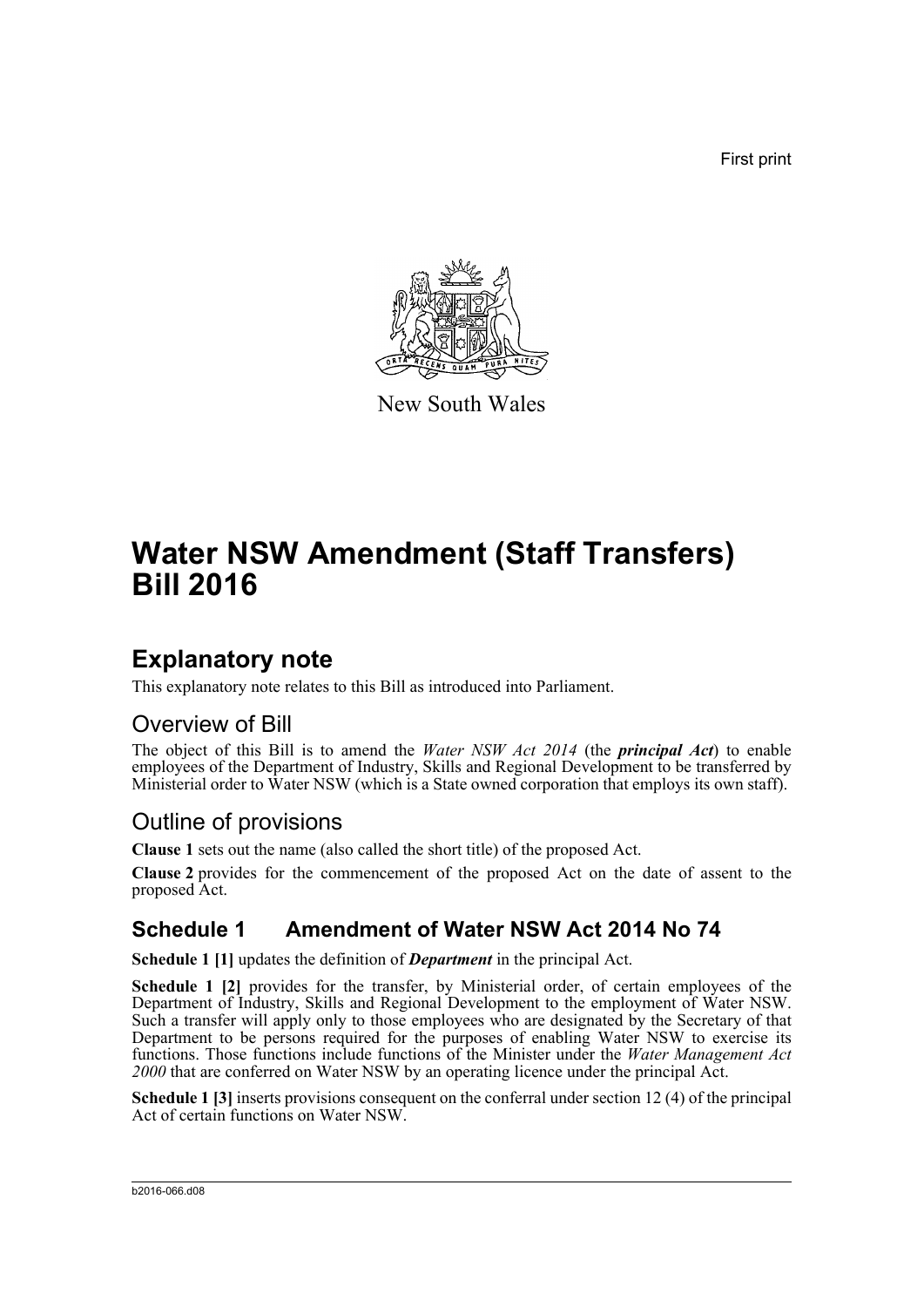First print



New South Wales

# **Water NSW Amendment (Staff Transfers) Bill 2016**

## **Contents**

| $\mathbf{1}$ | Name of Act | ົ |
|--------------|-------------|---|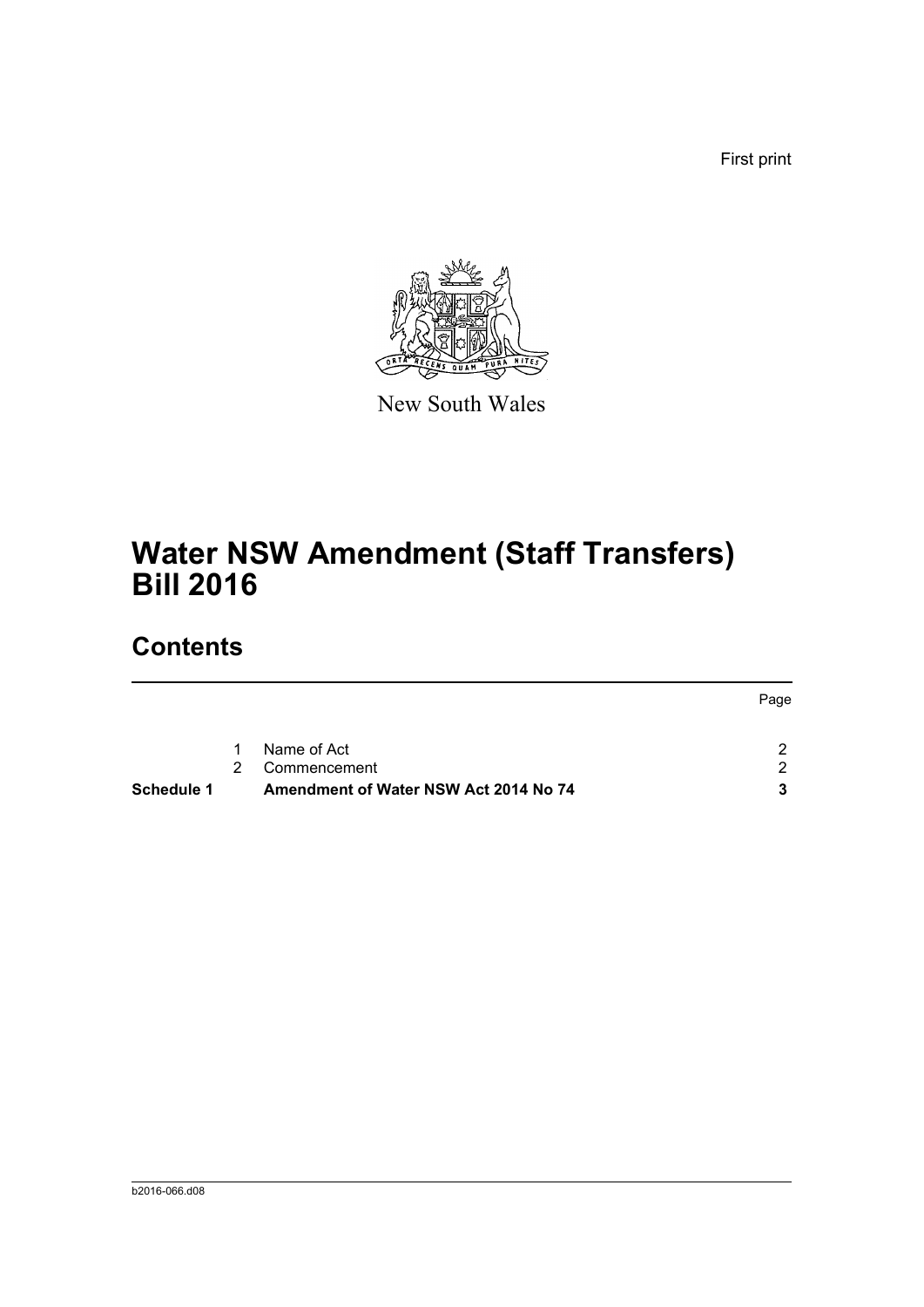

New South Wales

# **Water NSW Amendment (Staff Transfers) Bill 2016**

No , 2016

#### **A Bill for**

An Act to amend the *Water NSW Act 2014* to provide for the transfer of staff to Water NSW; and for other purposes.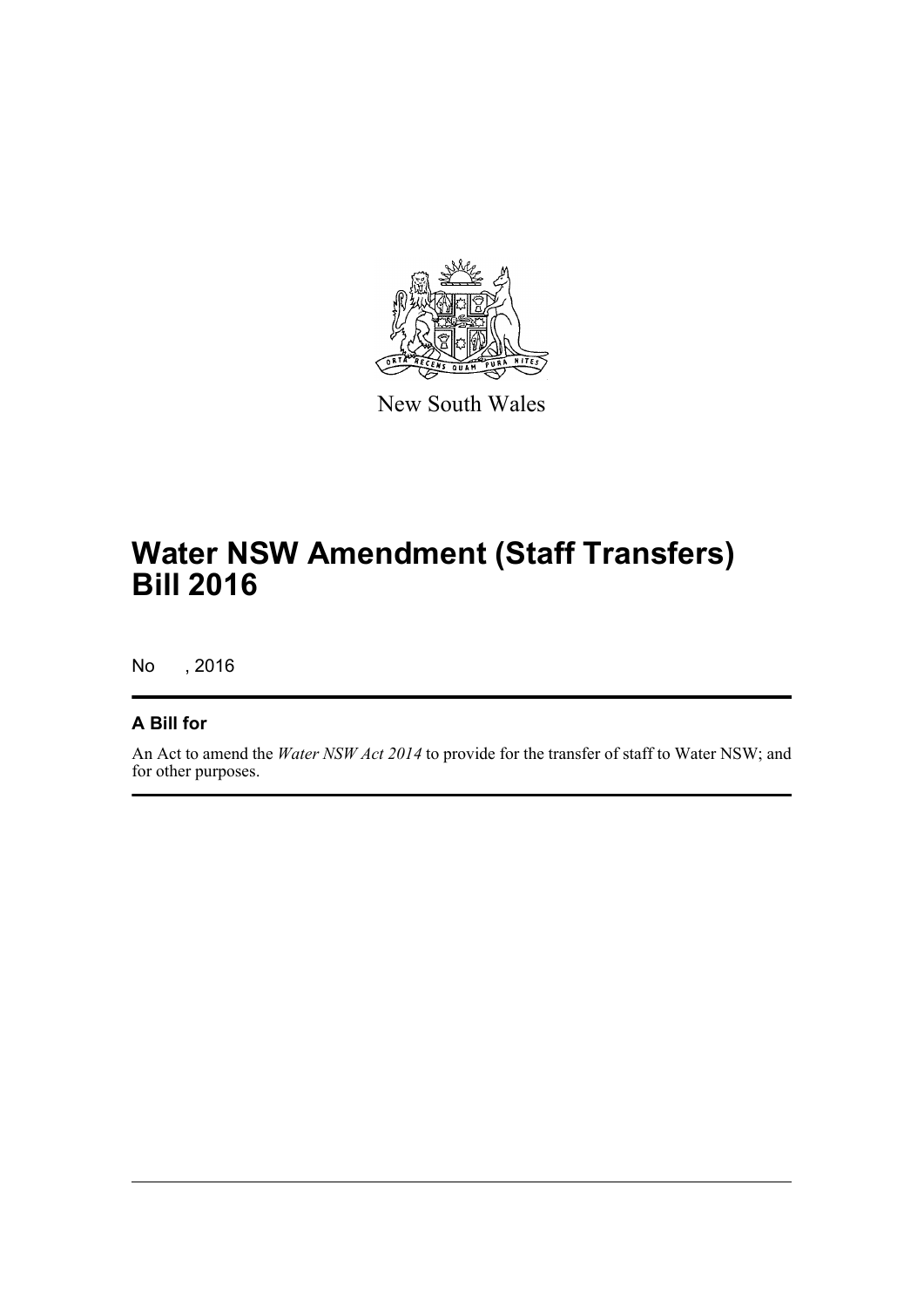<span id="page-3-1"></span><span id="page-3-0"></span>

| The Legislature of New South Wales enacts:                              |               |  |  |  |
|-------------------------------------------------------------------------|---------------|--|--|--|
| Name of Act                                                             | $\mathcal{P}$ |  |  |  |
| This Act is the <i>Water NSW Amendment (Staff Transfers) Act 2016</i> . | 3             |  |  |  |
| Commencement                                                            |               |  |  |  |
| This Act commences on the date of assent to this Act.                   | 5             |  |  |  |
|                                                                         |               |  |  |  |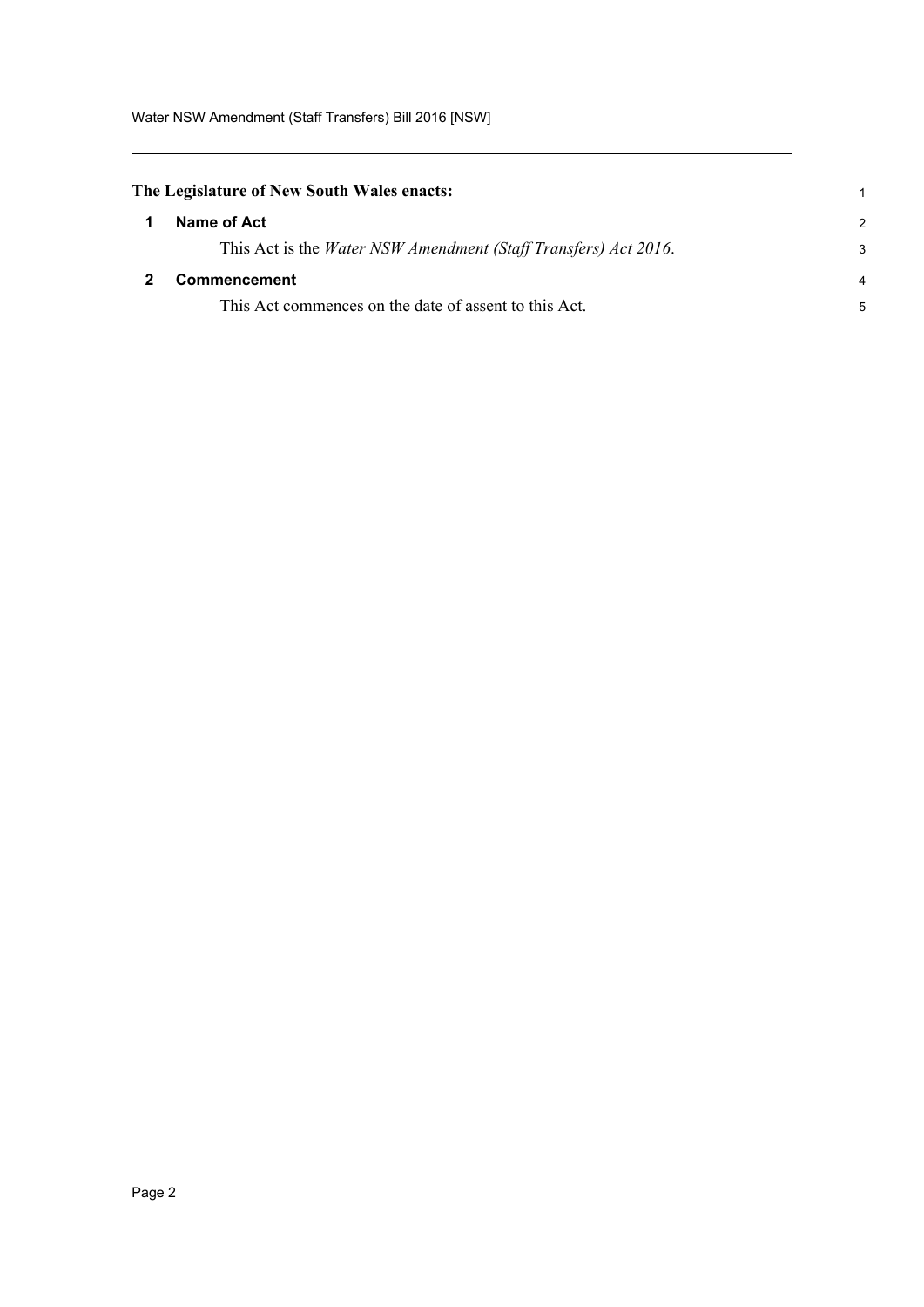<span id="page-4-0"></span>

|       | <b>Schedule 1</b>                                                                                                               |                   |     | Amendment of Water NSW Act 2014 No 74                                                                                                                                                                                                                                                                                                                                                                                                                      | $\mathbf{1}$                           |  |
|-------|---------------------------------------------------------------------------------------------------------------------------------|-------------------|-----|------------------------------------------------------------------------------------------------------------------------------------------------------------------------------------------------------------------------------------------------------------------------------------------------------------------------------------------------------------------------------------------------------------------------------------------------------------|----------------------------------------|--|
| [1]   | <b>Section 3 Definitions</b>                                                                                                    |                   |     |                                                                                                                                                                                                                                                                                                                                                                                                                                                            |                                        |  |
|       | Omit "Trade and Investment, Regional Infrastructure and Services" from the definition of<br><b>Department</b> in section 3 (1). |                   |     |                                                                                                                                                                                                                                                                                                                                                                                                                                                            |                                        |  |
|       | Insert instead "Industry, Skills and Regional Development".                                                                     |                   |     |                                                                                                                                                                                                                                                                                                                                                                                                                                                            |                                        |  |
| $[2]$ | Part 2, Division 9                                                                                                              |                   | 6   |                                                                                                                                                                                                                                                                                                                                                                                                                                                            |                                        |  |
|       | Insert after Division 8:                                                                                                        |                   |     |                                                                                                                                                                                                                                                                                                                                                                                                                                                            |                                        |  |
|       |                                                                                                                                 | <b>Division 9</b> |     | <b>Staff transfers</b>                                                                                                                                                                                                                                                                                                                                                                                                                                     | 8                                      |  |
|       | 28A                                                                                                                             |                   |     | <b>Transfer of departmental staff to Water NSW</b>                                                                                                                                                                                                                                                                                                                                                                                                         | 9                                      |  |
|       |                                                                                                                                 |                   |     | Note. This section operates concurrently with Part 6-3A of the Fair Work Act 2009 of<br>the Commonwealth which provides that certain terms and conditions of employment of<br>a State public sector employee are transferred when the employee is transferred to the<br>employment of a national system employer such as Water NSW.                                                                                                                        | 10<br>11<br>12<br>13                   |  |
|       |                                                                                                                                 | (1)               |     | The Minister may, by order in writing, transfer to Water NSW any person<br>employed in the Department who is designated by the Secretary of the<br>Department to be a person required for the purposes of enabling Water NSW<br>to exercise its functions (a <i>transferred employee</i> ).                                                                                                                                                                | 14<br>15<br>16<br>17                   |  |
|       |                                                                                                                                 | (2)               |     | A transfer under this section does not require the consent of the transferred<br>employee.                                                                                                                                                                                                                                                                                                                                                                 | 18<br>19                               |  |
|       |                                                                                                                                 | (3)               |     | On the day specified in the order (the <i>transfer day</i> ):                                                                                                                                                                                                                                                                                                                                                                                              | 20                                     |  |
|       |                                                                                                                                 |                   | (a) | the employment of the transferred employee in the Public Service is<br>terminated, and                                                                                                                                                                                                                                                                                                                                                                     | 21<br>22                               |  |
|       |                                                                                                                                 |                   | (b) | the transferred employee becomes an employee of Water NSW.                                                                                                                                                                                                                                                                                                                                                                                                 | 23                                     |  |
|       |                                                                                                                                 | (4)               |     | On and from the transfer day for a transferred employee:                                                                                                                                                                                                                                                                                                                                                                                                   | 24                                     |  |
|       |                                                                                                                                 |                   | (a) | the transferred employee is entitled to continue as a contributor,<br>member or employee for the purposes of any superannuation scheme in<br>respect of which the transferred employee was a contributor, member or<br>employee (as an employee in the Public Service) immediately before<br>the transfer day and remains so entitled subject to any variation to that<br>entitlement made either by agreement or otherwise in accordance with<br>law, and | 25<br>26<br>27<br>28<br>29<br>30<br>31 |  |
|       |                                                                                                                                 |                   | (b) | Water NSW is taken to be an employer for the purposes of any<br>superannuation scheme in respect of which the transferred employee<br>continues as a contributor, member or employee pursuant to an<br>entitlement under this section, and                                                                                                                                                                                                                 | 32<br>33<br>34<br>35                   |  |
|       |                                                                                                                                 |                   | (c) | the continuity of the transferred employee's contract of employment is<br>taken not to have been broken by the transfer of employment, and<br>service of the employee in the Public Service (including service deemed<br>to be service with Water NSW) that is continuous service up to the time<br>of transfer is taken for all purposes to be service with Water NSW, and                                                                                | 36<br>37<br>38<br>39<br>40             |  |
|       |                                                                                                                                 |                   | (d) | the transferred employee retains any rights to sick leave, annual leave<br>or extended or long service leave accrued or accruing immediately<br>before the transfer day (except accrued leave for which the employee<br>has, on ceasing to be employed in the Public Service, been paid the<br>monetary value in pursuance of any other entitlement of the employee).                                                                                      | 41<br>42<br>43<br>44<br>45             |  |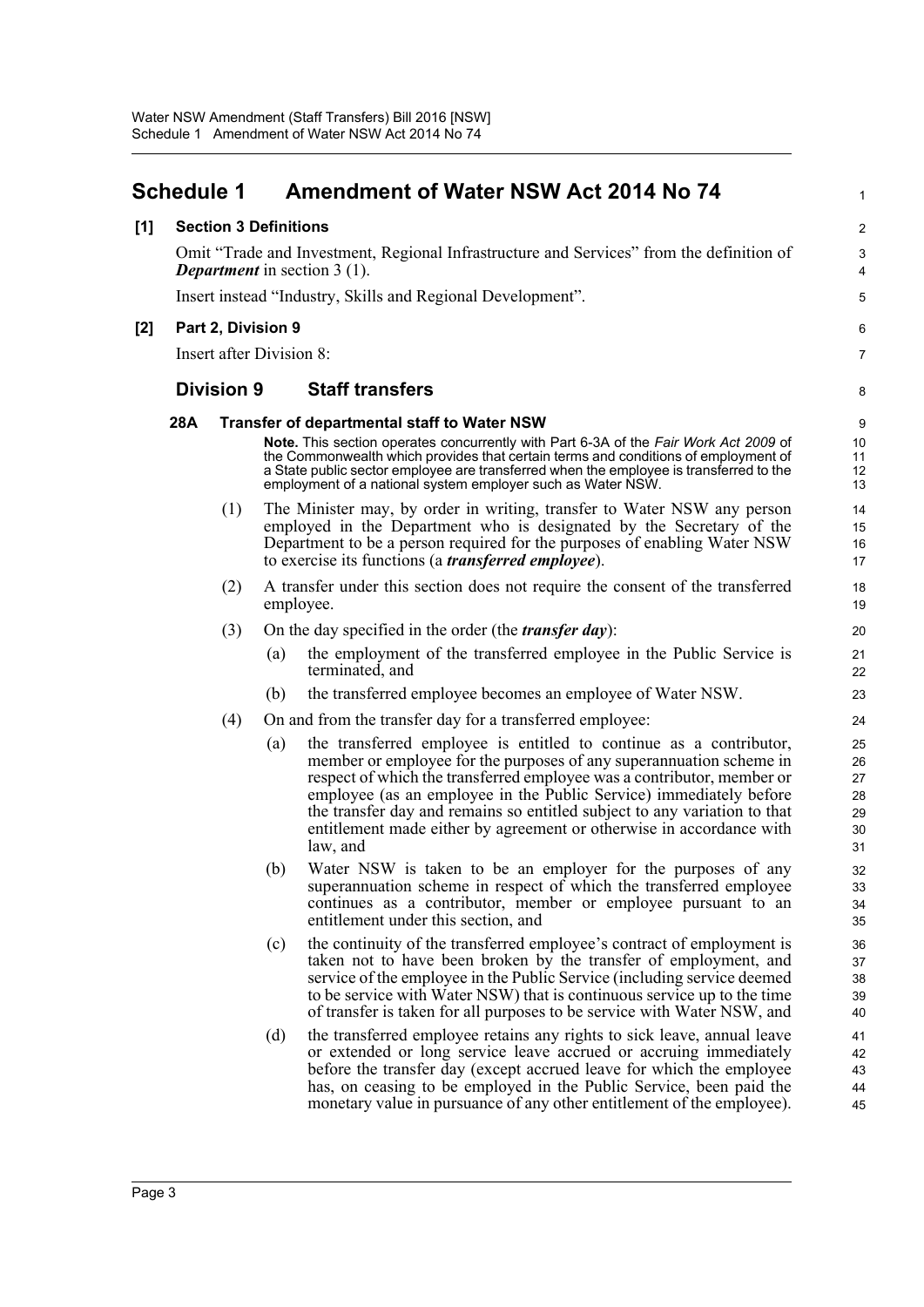(5) A transferred employee is not entitled in respect of the same period of service to claim a benefit under this section and another law or instrument.

31 32

33 34

47

- (6) The Secretary of the Department may, in connection with the transfer of a transferred employee's employment under this section, give a certificate in writing as to the extent of the accrued rights to annual leave, sick leave or extended or long service leave that are retained by the employee under this section, and such a certificate is evidence of the matters certified.
- (7) In the event that Part 6-3A of the *Fair Work Act 2009* of the Commonwealth does not apply to a transferred employee, Water NSW is nevertheless required to provide the transferred employee with the same entitlements to which the employee would have been entitled under that Part had it applied to the employee.
- (8) The following provisions apply in relation to the transfer of a transferred employee's employment under this section:
	- (a) the transfer has effect despite the *Government Sector Employment Act 2013*, the *Industrial Relations Act 1996* or any other law, contract or instrument under a law,
	- (b) the termination of the employee's employment in the Public Service by operation of this section does not preserve, or give rise to, any entitlements or rights other than those provided for by the *Fair Work Act 2009* of the Commonwealth and this section,
	- (c) the transferred employee is not entitled to any payment or other benefit by reason only of having ceased to be an employee in the Public Service as a result of the transfer,
	- (d) the Crown is not required to make any payment to the transferred employee in relation to the transferred employee's accrued rights in respect of annual leave, sick leave or extended or long service leave,
	- (e) the transfer does not affect the transferred employee's appointment (if any) under section 390 of the *Water Management Act 2000* as an authorised officer for the purposes of that Act.

#### **[3] Schedule 2 Savings, transitional and other provisions**

Insert after Part 2:

#### **Part 3 Provisions consequent on conferral of certain functions on Water NSW**

- **29 Pending applications and existing compliance notices**
	- (1) This clause applies if, under section 12 (4), the terms of an operating licence confer on Water NSW specified functions of the kind referred to in that subsection (a *conferred function*).
	- (2) If a conferred function relates to the process for determining or otherwise dealing with an application under the *Water Management Act 2000* or the *Water Act 1912*, Water NSW may, in the case of an application that was made but not determined before the conferral of the function on Water NSW, determine or otherwise deal with the application.
	- (3) Any notice under the *Water Management Act 2000* or the *Water Act 1912* that relates to a conferred function is taken to have been given by Water NSW, and may be varied, revoked or enforced by Water NSW, if the notice: 44 45 46
		- (a) was given before the conferral of the function, and